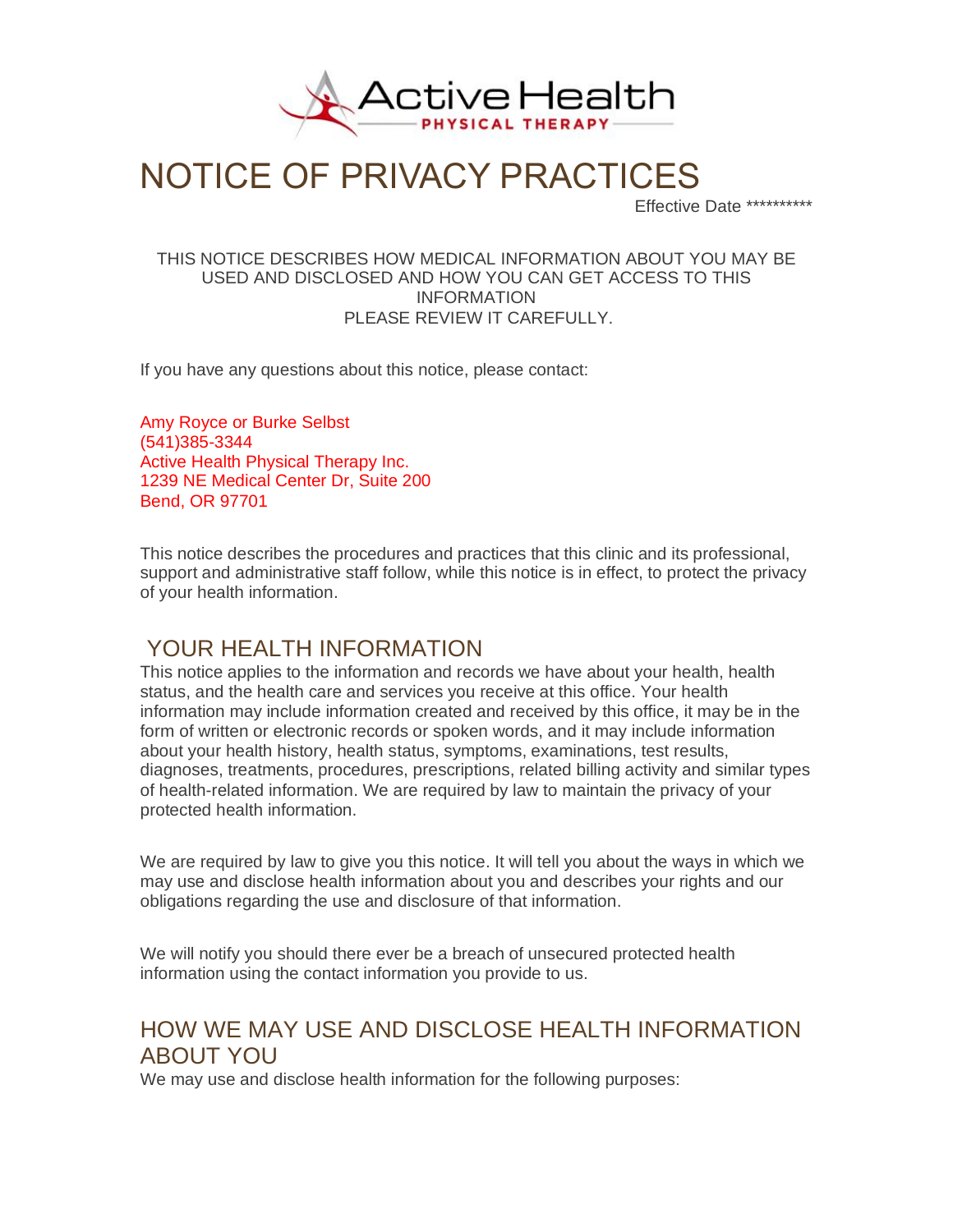

For Treatment. We may use health information about you to provide you with medical treatment or services. We may disclose health information about you to doctors, nurses, technicians, office staff or other personnel who are involved in taking care of you and your health.

For example, the doctor who referred you for physical therapy may be treating you for a medical or orthopedic condition and we may need to know about that and any other health problems that could complicate your treatment. We may use your medical history to decide what treatment is best for you. We will consult with your doctor and send reports about your treatment to the doctor. We do this to provide the most appropriate care for you.

Different personnel in our office may share information about you and disclose information to people who do not work in our office in order to coordinate your care, such as telephoning your doctor and getting needed information. Family members and other health care providers may be part of your physical therapy outside this office and that may require us to provide information about you.

For payment. We may need to disclose health information about you in order to bill your health plan or insurance company or other third party for your treatment in this clinic.

We may also need to tell your health plan or insurance company about a treatment you are going to receive in order to obtain prior approval, or to determine whether your plan will pay for the treatment.

For Health Care Operations. We may use and disclose health information about you in order to manage the clinic and ensure that you and our other patients receive quality care.

For example, we may use your health information to evaluate the performance of our staff in caring for you. We may also use health information about all or many of our patients to help us decide what additional services we should offer, how we can become more efficient, or whether certain treatments are effective for certain problems.

We may also disclose your health information to your health plan and other health care providers that care for you in order to help these plans and providers evaluate or improve care, reduce cost, coordinate and manage health care and services, train staff and comply with the law.

Appointment Reminders. We may contact you to remind you of your appointment.

Treatment Alternatives. We may tell you about or recommend possible treatment options or alternatives that may interest you.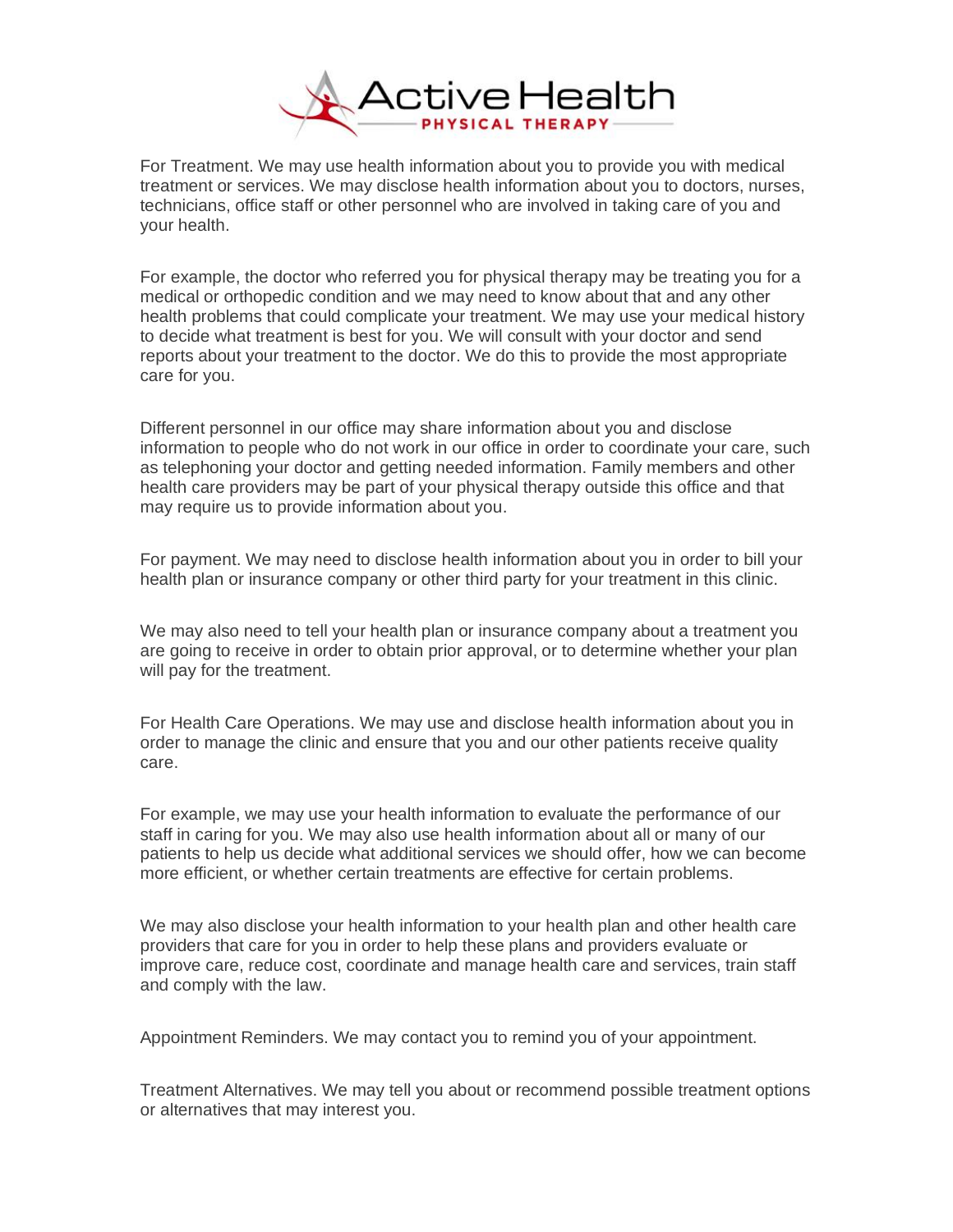

Health-Related Products and Services. We may tell you about health-related products or services that may interest you.

Please notify us if you do not wish to be contacted for appointment reminders, or if you do not wish to receive communications about treatment alternatives or health-related products and services. If you advise us in writing (at the address listed at the top of this Notice) that you do not wish to receive these communications, we will not use or disclose your information for these purposes.

#### OTHER CIRCUMSTANCES

We may use or disclose health information about you for the following purposes, in accordance with the requirements and limitations of state and other law:

To Avert a Serious Threat to Health or Safety. We may use and disclose health information about you when necessary to prevent a serious threat to your health and safety or the health and safety of the public or another person.

Required By Law. We will disclose health information about you when required to do so by federal, state or local law.

Research. We may use and disclose health information about you for research projects that are subject to a special approval process. We will ask you for your permission if the researcher will have access to your name, address or other information that reveals who you are, or will be involved in your care at the office.

Military, Veterans, National Security and Intelligence. If you are or were a member of the armed forces, or part of the national security or intelligence communities, we may be required by military command or other government authorities to release health information about you. We may also release information about foreign military personnel to the appropriate foreign military authority.

Workers' Compensation. We may release health information about you for workers' compensation or similar programs. These programs provide benefits for work-related injuries or illness.

Public Health Risks. We may disclose health information about you for public health reasons in order to prevent or control disease, injury or disability; or report suspected abuse or neglect, non-accidental physical injuries or problems with products.

Health Oversight Activities. We may disclose health information to a health oversight agency for audits, investigations, inspections, or licensing purposes. These disclosures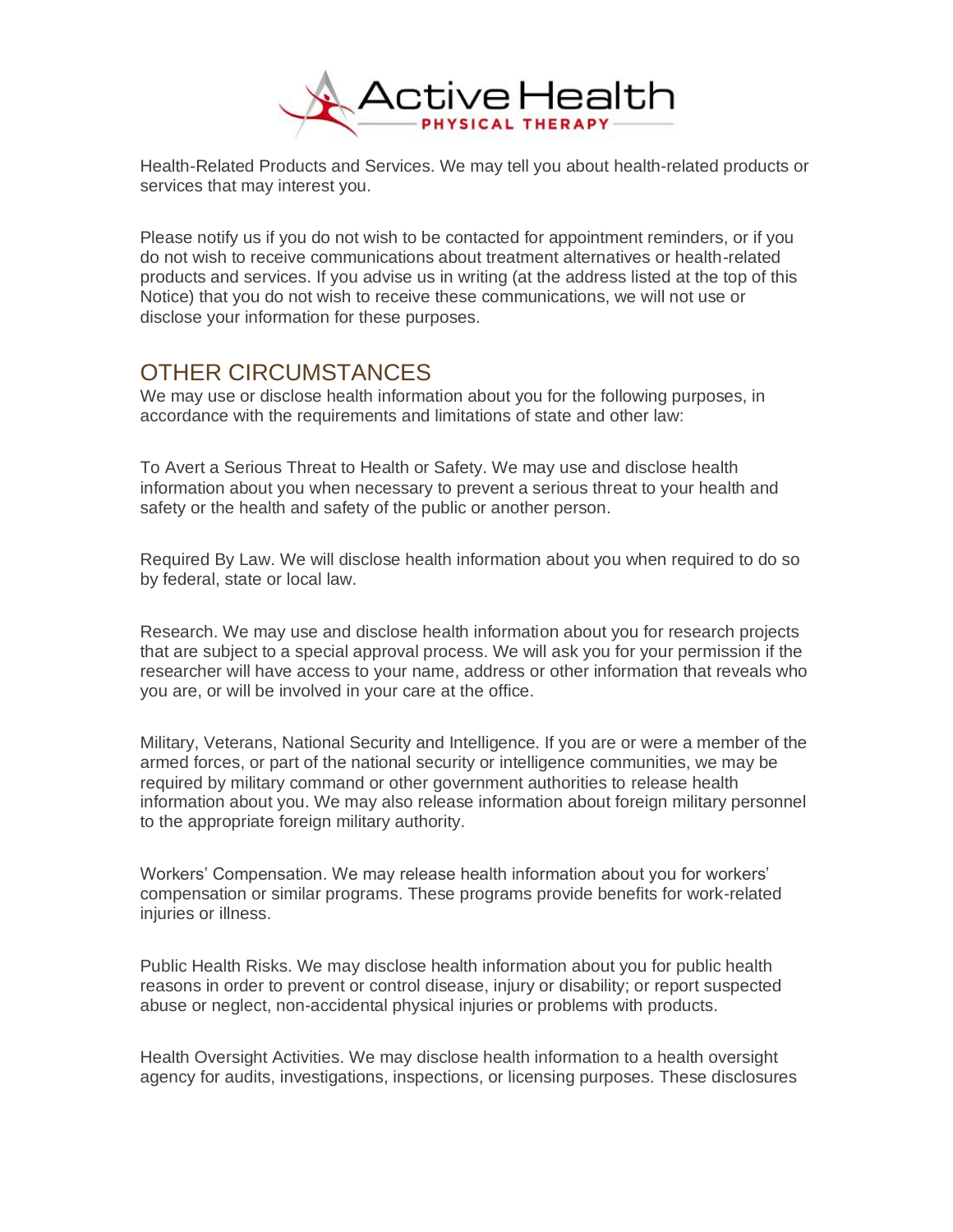

may be necessary for certain state and federal agencies to monitor the health care system, government programs, and compliance with civil rights laws.

Lawsuits and Disputes. If you are involved in a lawsuit or a dispute, we may disclose health information about you in response to a court or administrative order. Subject to all applicable legal requirements, we may also disclose health information about you in response to a subpoena.

Law Enforcement. We may release health information if asked to do so by a law enforcement official in response to a court order, subpoena, warrant, summons or similar process, subject to all applicable legal requirements.

Coroners, Medical Examiners and Funeral Directors. We may release health information to a coroner or medical examiner. This may be necessary, for example, to identify a deceased person or determine the cause of death.

Information Not Personally Identifiable. We may use or disclose health information about you in a way that does not personally identify you or reveal who you are.

Family and Friends. We may disclose health information about you to your family members or friends if we obtain your verbal agreement to do so or if we give you an opportunity to object to such a disclosure and you do not raise an objection. We may also disclose health information to your family or friends if we can infer from the circumstances, based on our professional judgment that you would not object. For example, we may assume you agree to our disclosure of your personal health information to your spouse when you bring your spouse with you into the room during treatment or while treatment is discussed.

In situations where you are not capable of giving consent (due to your incapacity or medical emergency), we may, using our professional judgment, determine that a disclosure to your family member or friend is in your best interest. In that situation, we will disclose only health information relevant to the person's involvement in your care.

Non-Custodial Parent. We may disclose health information about a minor child equally to the custodial and non-custodial parent unless a court order limits the non-custodial parent's access to the information.

## OTHER USES AND DISCLOSURES PURSUANT TO YOUR SIGNED AUTHORIZATION

We will not use or disclose your health information for any purpose other than those identified in the previous sections without your specific, written Authorization. Uses and disclosures that require an Authorization include: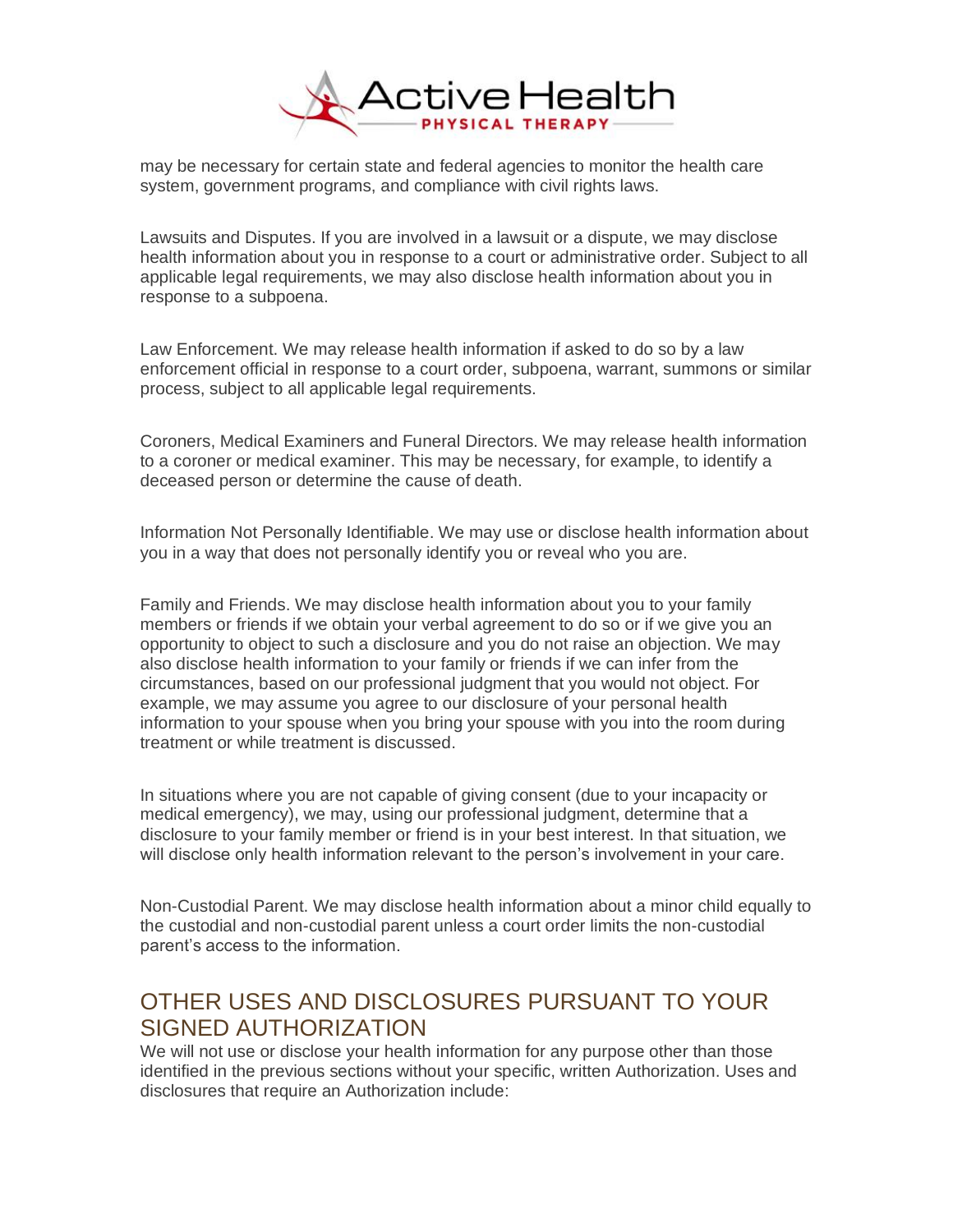

Marketing. We may make communications to you, with your written consent, about a product or service that we encourage you to purchase or consider in conjunction with your treatment.

Sale of Protected Health Information. We may sell your protected health information for financial remuneration.

# YOUR RIGHTS REGARDING YOUR HEALTH INFORMATION

You have the following rights regarding health information we maintain about you:

Right to Inspect and Copy. You have the right to inspect and copy your health information, such as medical and billing records, that we keep and use to make decisions about your care. You must submit a written request to Amy Royce/Burke Selbst to inspect and/or copy records of your health information. If you request a copy of the information, we may charge a fee for the costs of copying, mailing or other associated supplies.

We may deny your request to inspect and/or copy records in certain limited circumstances. If you are denied copies of or access to, health information that we keep about you, you may ask that our denial be reviewed. If the law gives you a right to have our denial reviewed, we will select a licensed health care professional to review your request and our denial. The person conducting the review will not be the person who denied your request, and we will comply with the outcome of the review.

Right to Correct. If you believe health information we have about you is incorrect or incomplete, you may ask us to amend the information. You have the right to request a correction as long as the information is kept by this office.

To request a correction, complete and submit a MEDICAL RECORD AMENDMENT/CORRECTION FORM to Amy Royce. We will provide you with one of these forms at your request.

We may deny your request for an amendment if your request is not in writing or does not include a reason to support the request. In addition, we may deny your request if you ask us to correct information that:

- We did not create, unless the person or entity that created the information is no longer available to make the correction
- Is not part of the health information that we keep
- You would not be permitted to inspect and copy
- Is accurate and complete

Right to an Accounting of Disclosures. You have the right to request an "accounting of disclosures." This is a record of the disclosures we made of medical information about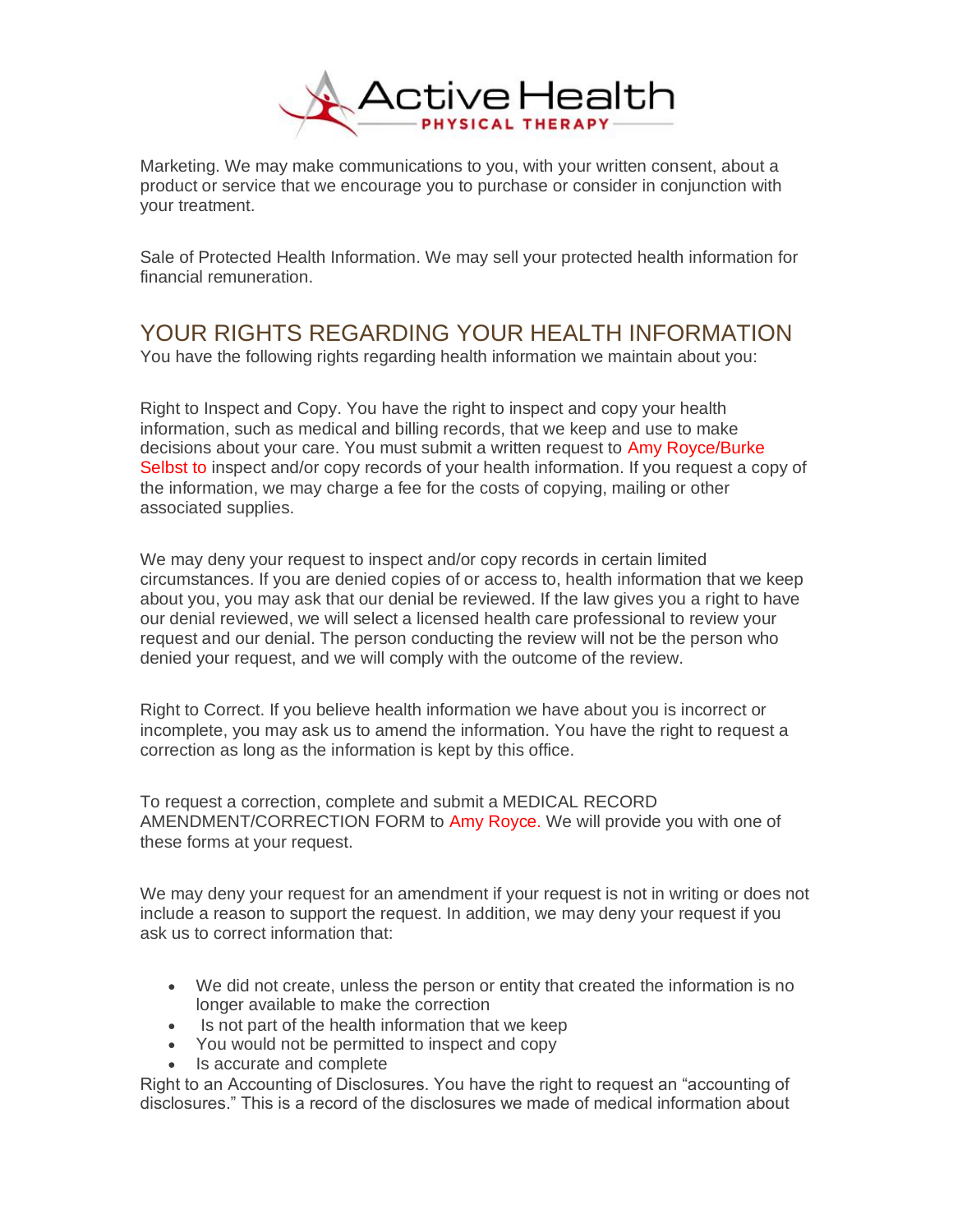

you for purposes other than treatment, payment, health care operations, and a limited number of special circumstances involving national security, correctional institutions and law enforcement. The record may also exclude any disclosures we have made based on your written authorization.

To obtain this accounting, you must submit your request in writing to Amy Royce. It must state the time period for which you want an accounting. The time period may not be longer than six years and may not include dates before April 14, 2003. Your request should indicate in what form you want the list (for example, on paper, electronically). The first list you request within a 12-month period will be free. For additional lists, we may charge you for the costs of providing the list. We will notify you of the cost involved and you may choose to withdraw or modify your request at that time before any costs are incurred.

Right to Request Restrictions. You have the right to request a restriction or limitation on the health information we use or disclose about you for treatment, payment or health care operations. You have the right to request a limit on the health information we disclose about you to someone who is involved in your care or the payment for it, like a family member or friend. For example, you could ask that we not use or disclose information about a surgery you had. You also have the right to request a limit on the health information we disclose to a health plan if the disclosure is for payment and the health information pertains solely to service you have paid us for in full, e.g., with cash.

We are not required to agree to your request, except for requested restrictions on disclosure of information to your health plan where you have paid for the service in full. If we do agree, we will comply with your request unless the information is needed to provide you emergency treatment or we are required by law to use or disclose the information.

To request restrictions, you may complete and submit the REQUEST FOR RESTRICTION ON USE/DISCLOSURE OF MEDICAL INFORMATION AND/OR CONFIDENTIAL COMMUNICATION to Amy Royce. We will provide you with one of these forms at your request.

Right to Request Confidential Communications. You have the right to request that we communicate with you about medical matters in a certain way or at a certain location. For example, you can ask that we only contact you at work or by mail or e-mail.

To request confidential communications, you may complete and submit the REQUEST FOR RESTRICTION ON USE/DISCLOSURE OF MEDICAL INFORMATION AND/OR CONFIDENTIAL COMMUNICATION to Amy Royce. We will not ask you the reason for your request. We will accommodate all reasonable requests. Your request must specify how or where you wish to be contacted.